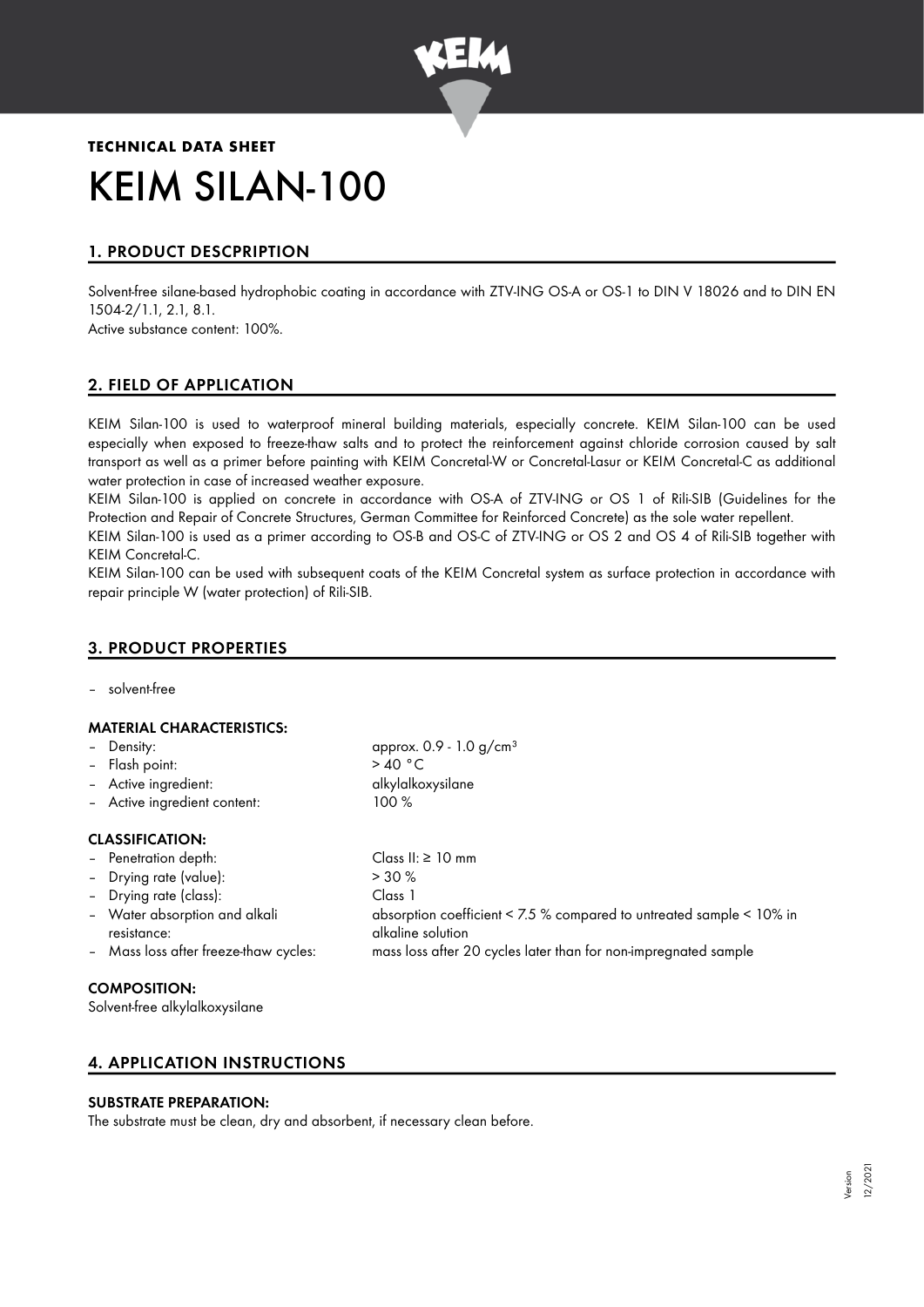#### APPLICATION CONDITIONS:

From ≥ 5 °C to ≤ 25 ° C Untergrund- bzw. 30 ° C Lufttemperatur °C. Avoid direct sun and strong wind. For indoor use, ensure good ventilation.

#### APPLICATION:

KEIM Silan-100 is ready for use and is applied by saturated flooding with a low-pressure sprayer or by saturated soaking with a brush. The process can be repeated after approx. 4 hours to 1 day to further increase the effect, e.g. in case of extremely heavy weather or de-icing salt exposure. KEIM Silan-100 reacts with the moisture of the concrete and forms a water-repellent zone under the influence of the alkalinity. KEIM Silan-100 can be painted over after approx. 4 hours to 1 day with coats of the Concretal system or used as a stand-alone water repellent. Water absorption is reduced to approx. W24 = 0.06 kg/m2h0.5. Interfacial tension visible on the surface of the building material is only formed on alkaline substrates. Water vapour diffusion is not impaired. Equipment and tools must be clean and dry. Contact with water before application must be avoided at all costs. Non-absorbent surfaces must not be treated with KEIM Silan-100.

#### DRYING TIME:

Can be overcoated after 24 hours at the earliest (at 23°C and 50% RH). At higher relative humidity, layer thicknesses and/ or lower temperatures, drying is delayed accordingly.

#### CONSUMPTION:

approx.  $0,17 - 0,20$   $1/m<sup>2</sup>$  for a single coating.

These material consumption values are guide values for smooth substrates. Exact consumption values must be determined by means of test areas.

#### CLEANING OF TOOLS:

Clean immediately with turpentine substitute.

#### 5. PACKAGING

| <b>Container content</b> | Unit of measure | Quantity on pallet | Type of container |
|--------------------------|-----------------|--------------------|-------------------|
|                          |                 |                    | jerry can         |
|                          |                 |                    |                   |

## 6. STORAGE

| max. storage time | <b>Storage conditions</b>                     |
|-------------------|-----------------------------------------------|
| 12 months         | keep container tightly sealed.<br>cool<br>drv |

## 7. DISPOSAL

For disposal information refer to section 13 of the safety data sheet.

### EC WASTE CODE:

Waste code: 08 01 11\*

## 8. SAFETY INSTRUCTIONS

Please, refer to the Material Safety Data Sheet.